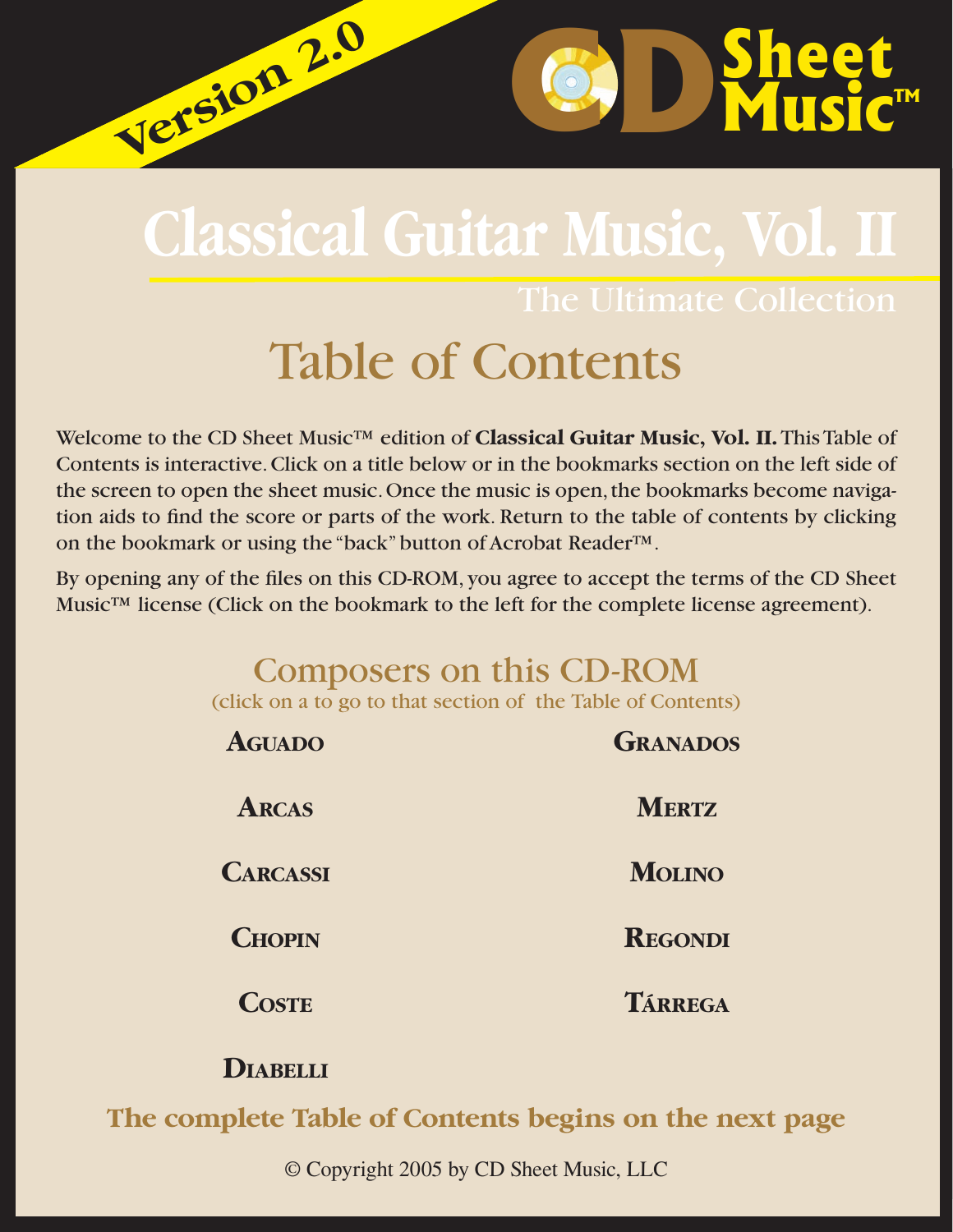# **C Version 2.0**

## **DIONYSIO AGUADO**

 Coleccion de Estudios para la Guitarra La Guitare (text in French), Tripodison ou fixateur Nuevo Metodo de Guitarra (text in Spanish), Op. 6 Forward to Aguado Works 10 Andantes Allegro 8 Country Dances, Op. 8 10 Country Dances, Op. 9 8 Easy Waltzes, Op. 7 10 Easy Little Pieces, Op. 14 9 Easy Pieces, Op. 13 Exercises, Op. 10 Fandango, Op. 16 10 Favorite Country Dances, Op. 11 Gran Solo de Sor Introduction, Theme and Variations 6 Little Pieces, Op. 4 8 Little Pieces, Op. 3 Menuet affandangado (with variations), Op. 15 6 Minuets 3 Rondo Brillants, Op. 2 Variaciones Brillantes 6 Waltzes, Muestra de afecto y reconocimiento 12 Waltzes, Op. 1 12 Waltzes, March, Theme and Variations 14 Waltzes in 3 Parts 14 Waltzes in 4 Parts 17 Waltzes in 2 Parts 38 Characteristic Waltzes

# **JULIAN G. V. ARCAS**

 Andante Andante and Study Il Bacio, Waltz of Arditi Un Ballo in Maschera Fantasy (Verdi) Barber of Seville (Rossini), Theme from the Opera La Batalla, Fantasia Descriptiva Boleras Bolero La Cubana, Danza Americana El Delirio, Fantasy Fantasía sobre motivos heterogéneos Fantasy on Themes from La Traviata (Verdi) Faust Fantasy La Favorita Fantasy Gaetana, Mazurka de Keterer Güayabito El Incognito, Capriccio Jota Aragonesa Lucia de Lammermoor (Donizetti), Final Scene and Aria El Madrileño Manuelito, Waltz Marcha Funebre de Thalberg Marina, Theme from the Zarzuela Marta (Flotow), Sinfonia de la Opera Minuet in E Minor Minuet in G Major Mi Segunda Epoca Murcianas Norma, Sinfonia de Bellini Los Panaderos Polish Fantasy Polonaise in G Major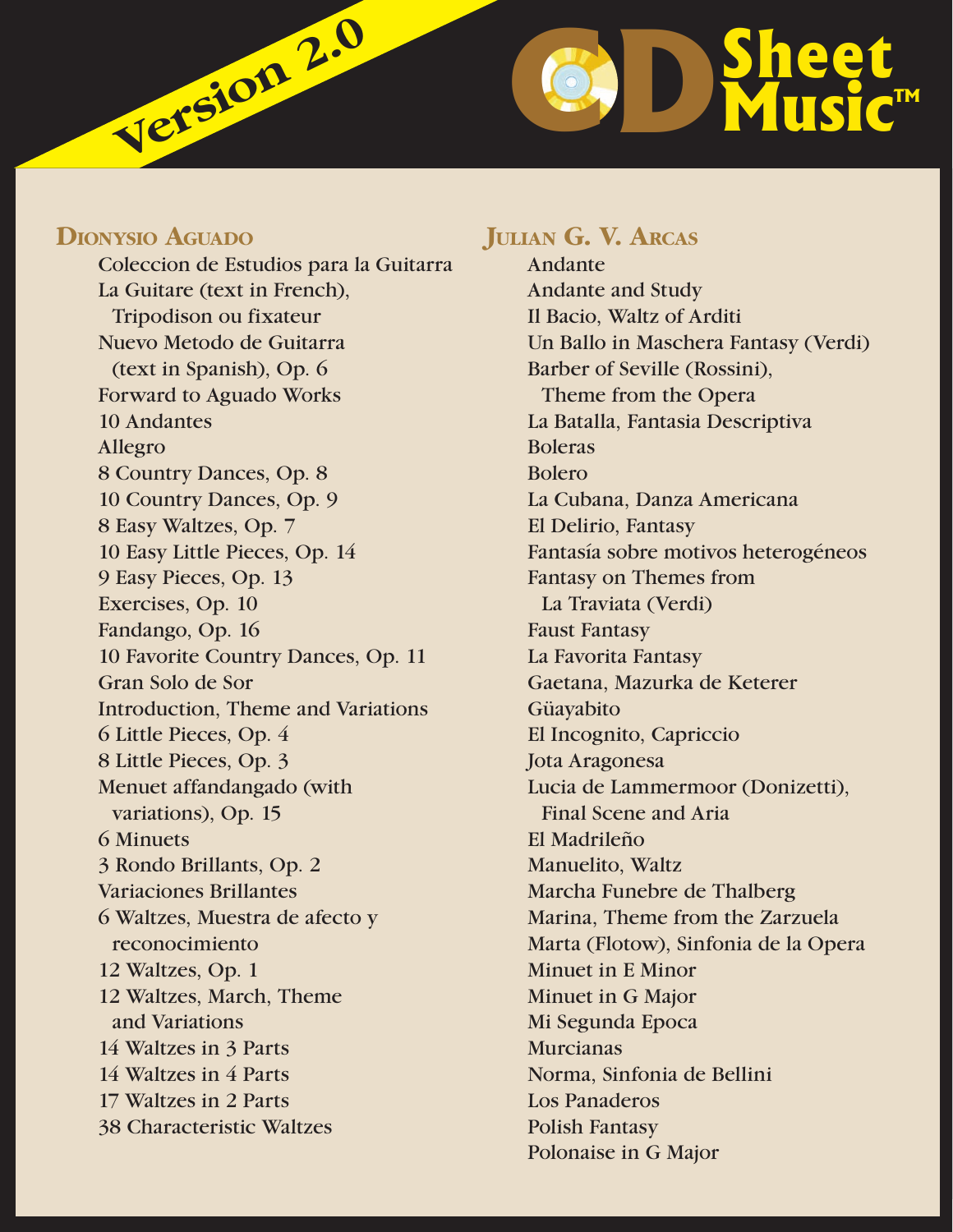

# **ARCAS (CON'T.)**

 Prelude from the opera William Tell Prelude in D Major El Postillon de la Rioja Punto de la Habana, Fantasia sobre el paño o sea Rigoletto Fantasy for 2 Guitars (Verdi) Rondeña Rondo La Rubia de los Lunares, Americana de Iradier (for 1 and 2 Guitars) La Saltarina, Polka Mazurka Solea **Studies**  Sueño de Rosellen Tanda de Valses 5 Tangos Il Trovatore (Verdi), Aria and Miserere Variations on a theme of Sor Visperas Sicilianas, Melody and Bolero

#### **MATTEO CARCASSI**

 Melodic and progressive etudes Op. 60 Method for Guitar Part 1 Part 2 6 Caprices, Op. 26

# **FREDERIC CHOPIN**

 Piano Preludes, transcribed Prelude, Op. 28, No. 1 Prelude, Op. 28, No. 4 Prelude, Op. 28, No. 6 Prelude, Op. 28, No. 7

# **CHOPIN (CON'T.)**

 Prelude, Op. 28, No. 20 Prelude, Op. 28, No. 14 Prelude, Op. 28, No. 15 Prelude, Op. 28, No. 11

## **NAPOLEON COSTE**

 Adagio and Divertissments, Op. 50 Andante and Minuet, Op. 39 Andante and Polonaise, Souvenirs du Jura, Op. 44 La Cachucha, Op. 13 Chasse des Sylphes, Op. 29 Concert Fantasy, Op. 6 Concert Rondo, Op. 12 Le Départ, Op. 31 Divagation, Fantasy, Op. 45 Divertissement sur Lucia di Lamermoor (Donizetti), Op. 9 25 Etudes de Genre, Op. 38 Fantasy sur un Motif du ballet D'Armide, Op. 4 Fantasy on Themes from Norma (Bellini), Op. 16 16 Favorite Waltzes (Johann Strauss), Op. 7 Feuilles d'Automne, 12 Waltzes, Op. 41 Funeral March and Rondo, Op. 43 Grand Sérénade, Op. 30 The Guitarist's Golden Book, Suite of Pieces and Fragments, Op. 52 4 Marches and 6 Preludes, Op. 48, 49 Mazurka, Op. 33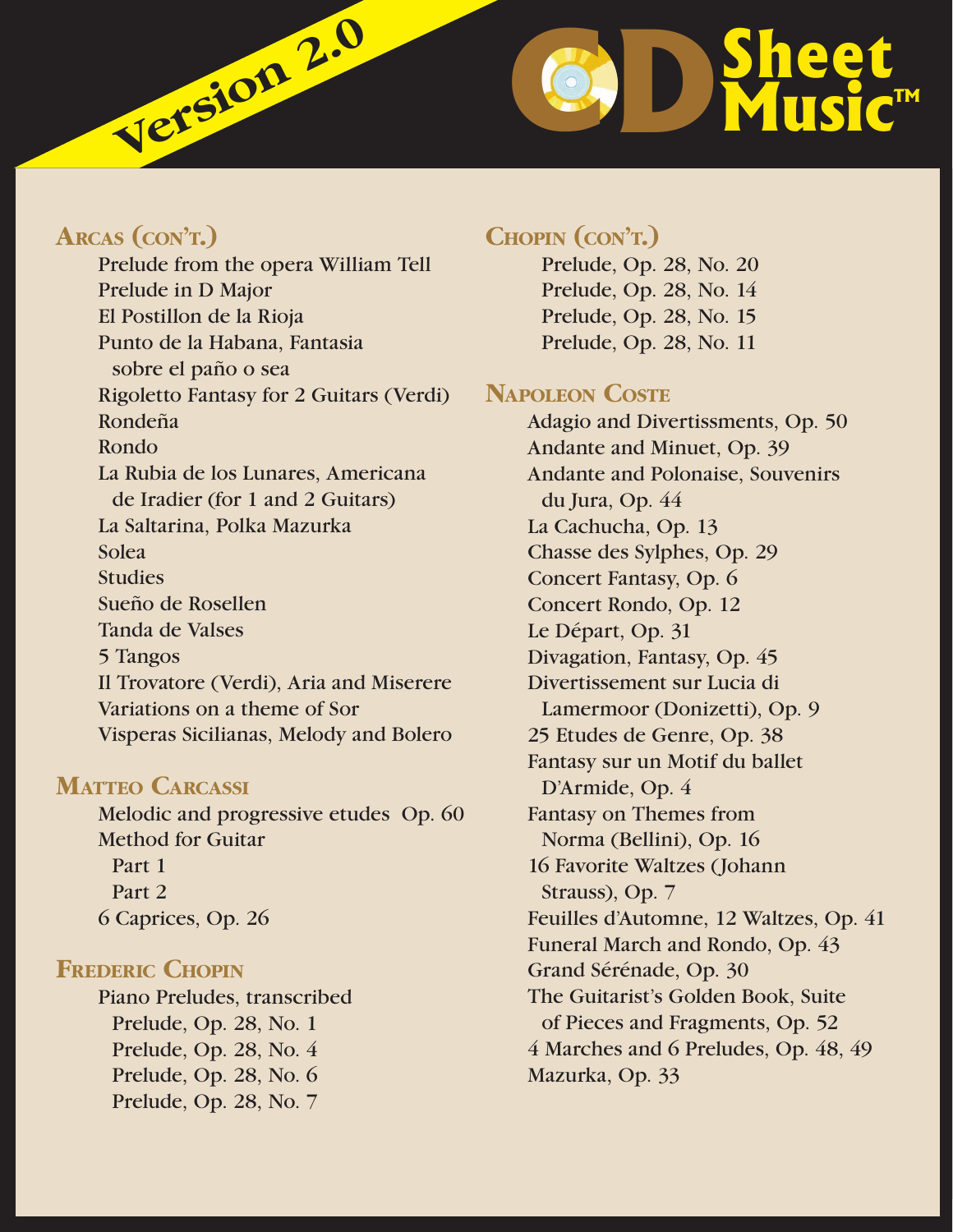**D**Sheet **Music™** 

# **COSTE (CON'T.)**

 6 Original Pieces, Op. 53 2 Quadrilles, Op. 3 Passage des Alpes Trilogy, Op. 27, 28, 40 Récréation du Guitariste 14 Pieces, Op. 51 La Romanesca La Ronde de Mai, Op. 42 La Source du Lyson, Fantasy, Op. 47 Souvenirs, Book 1 La Vallée d'Ornans, Op. 17 Les Bords du Rhin, Op. 18 Delfzil, Op. 19 Souvenirs, Book 2 Le Zuyderzée, Op. 20 Les Cloches, Op. 21 Meulan, Op. 22 Les Soirees d'Auteui,l Op. 23 Souvenirs de Flandres March, 4 Waltzes and a Rondo, Op. 5 Le Tournoi, Op. 15 Valse favorite Morceau de bravoure, Op. 46 Variations and Finale Air de la Famille Suisse, Op. 2

**Version 2.0**

# **ANTON DIABELLI**

 5 Easy Recital Pieces Op. 39 18 Pieces for Guitar and Piano (Guitar/Piano Score) 1. March in C Major 2. Allegro moderato 3. Menuetto assai moderato e cantabile 4. Allegretto 5. Allemande 6. Allegro 7. Andante cantabile 8. Allegro scherzando 9. Andante Cantabile 10. Allemande 11. Rondo: allegro 12. March: allegro 13. Andante 14. Polonaise 15. Large (Funeral March) 16. Menuetto: moderato 17. Allemande 18. Allegretto

# **ENRIQUE GRANADOS**

12 Spanish Dances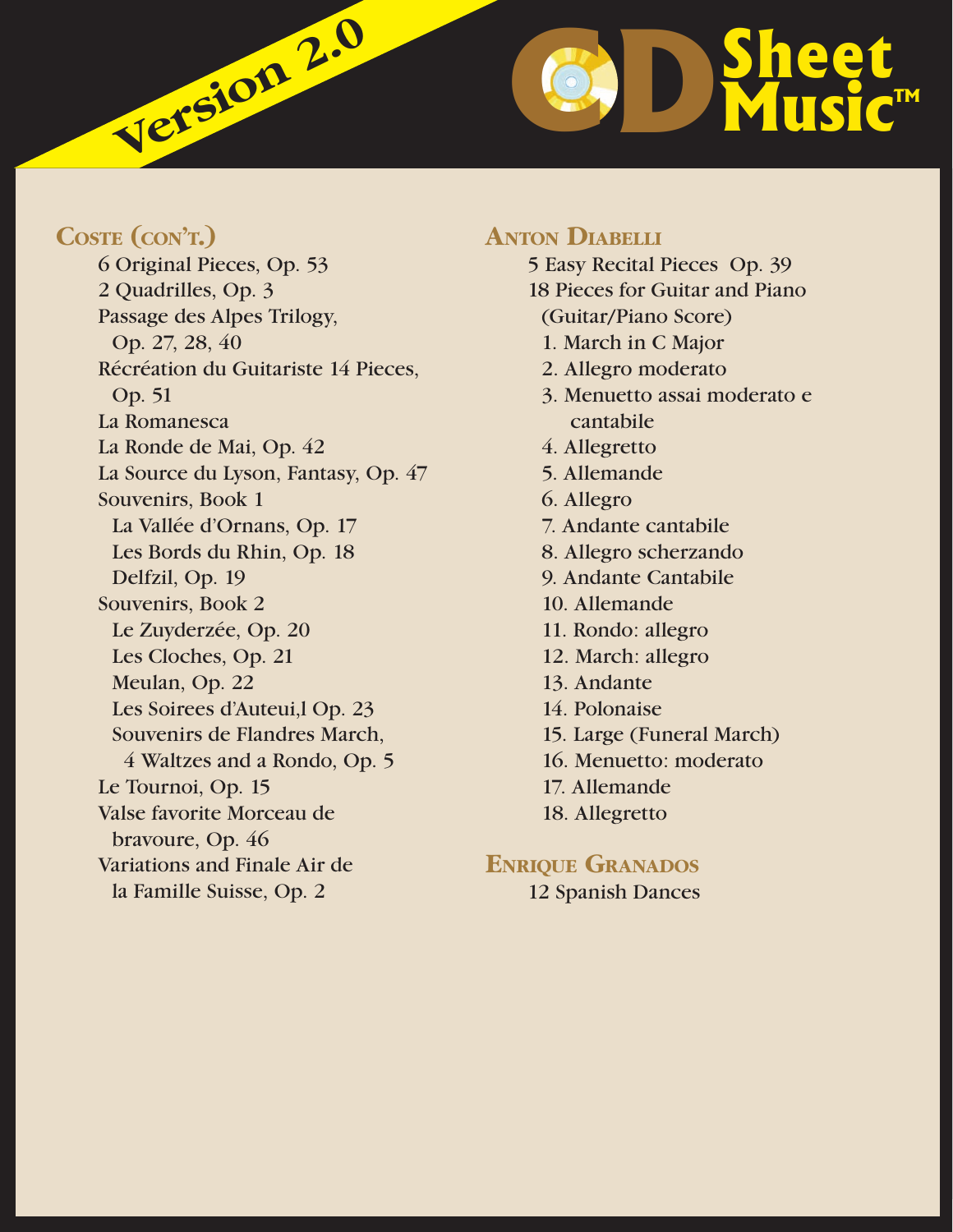

# **JOHANN K. MERTZ**

 Bardenklänge, Books 1-7 , Op. 13 An Malvina Romanze Abendlied Unruhe Elfenreigen An die Entfernte Etude Capriccio Gondoliera Liebeslied Fingals-Höhle Gebeth Tarantelle Variations Mignonnes Bardenklänge, Books 8-15, Op. 13 Kindermarchen Rondino Romanze Scherzo Sehnsucht Lied ohne Worte Mazurka Polonaise Favorites Nos. 1-7 Romanze Walzer in Landlerstyl Agathe, Op. 22, No. 1 Das Blümlein, Op. 34 Glockentöne, Op. 24, No. 1 3 Nocturnes, Op. 4

# **FRANCESCO MOLINO**

Preludes for the guitar

#### **GIULIO REGONDI**

 Air Varié No. 1, Op. 21 Air Varié No. 2, Op. 22 Fête Villageoise, Rondo Caprice, Op. 20 Introduction and Caprice, Op. 23 Nocturne, Op. 19

#### **FRANCISCO TÁRREGA**

 Study in A Major Study on a Fugue of Bach Study on a Fragment of Schumann Study (Prudent) Study on a Theme from La Traviata (Verdi) Study in A Major Study on Cramer Study in the Form of a Minuet Adeiu (Schubert) Adelita!, Mazurka L' Africana (Meyerbeer) Alborada-Caprice Allegretto (Beethoven), from Symphony No. 7 Andante (Beethoven), from Sonata No. 9 Andante (Haydn) Andantino cantabile (Schumann) Ase's Death (Grieg), from Peer Gynt Au Soir (Schumann), from Op. 12 Berceuse (Schumann) Canzonetta (Mendelssohn) Capricho Árabe, Serenade The Carnival of Venice, Grand Variations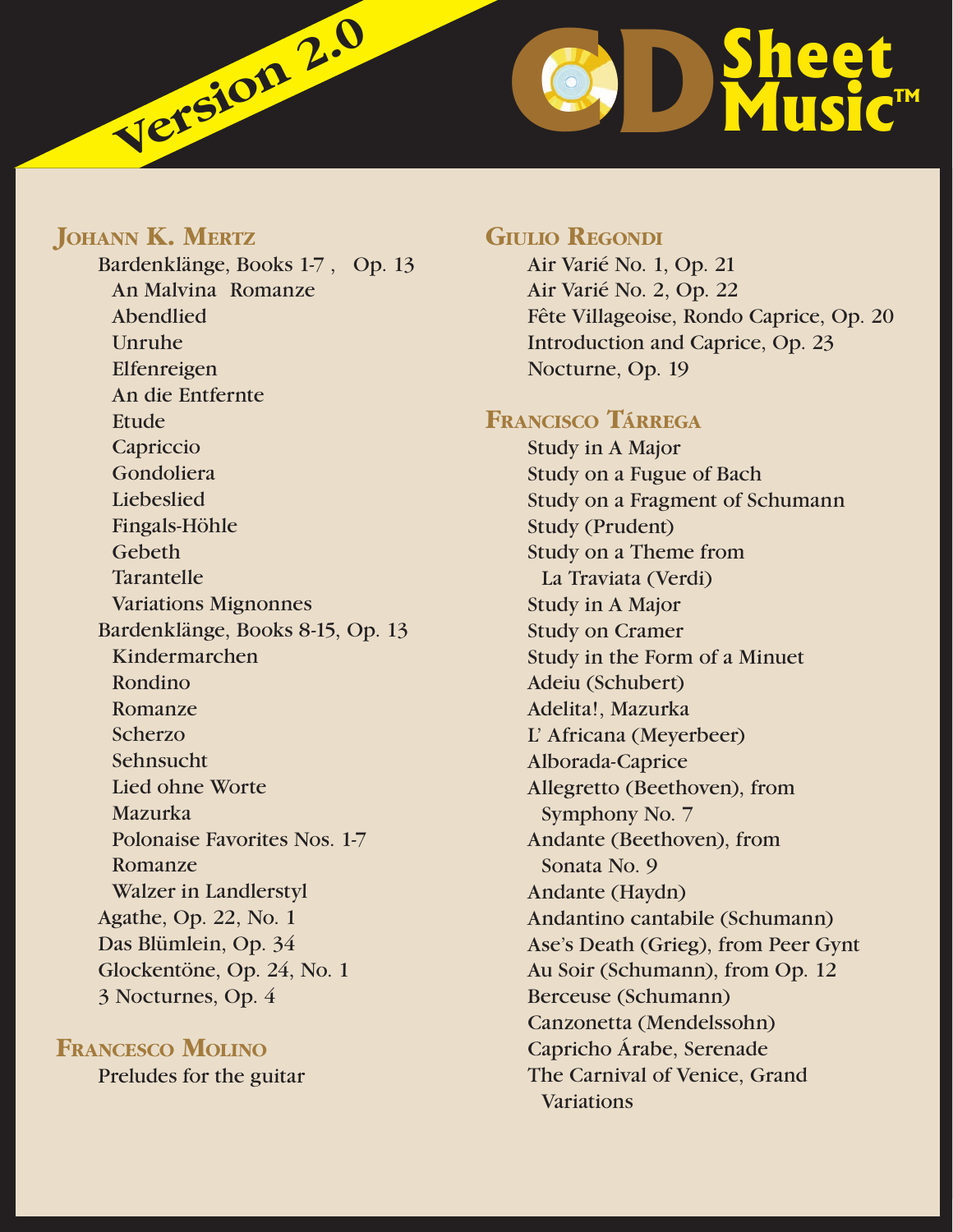

# **TÁRREGA (CON'T.)**

 La Cartagenera, on Popular Themes Celebre Minueto (Bolzoni) Chopin Transcriptions Prelude, Op. 28, No. 4 Prelude, Op. 28, No. 6 Prelude, Op. 28, No. 7 Prelude, Op. 28, No. 20 Prelude, Op. 28, No. 15 Mazurka Op. 38, No. 4 Nocturne Op. 2, No. 9 Chorale (Handel) El Columpio Dance of the Sylphs (Berlioz), Version 1, from The Damnation of Faust Dance of the Sylphs (Berlioz), Version 2, from The Damnation of Faust Danza Odalisca Danza Mora Endecha-Oremus, 2 Preludes Estudio Brillante (Alard) Feuilles Variees (Schumann) Fugetta (Schumann) Fugue (Schumann) Fugue (Bach), from Violin Sonata No. 1 Funeral March (Beethoven), from Sonata No. 12 Grande serenade (Albeniz) Gran Vals Las Dos Hermanitas, 2 Waltzes Improvisation (Prudent) Isabel (J. Strauss II), Waltz

# **TÁRREGA (CON'T.)**

 Jota on Popular Themes Lagrima, Prelude Litanai (Schumann) Largo (Beethoven), from Sonata, Op. 7 Largo assai Loure (Bach) Malagueña (Easy) Marcha del Rey (Bizet), from L'Arlesienne Maria, Gavotte Marieta!, Mazurka La Mariposa, Study Mazurka No. 22 (Chopin) Mazurka Mefistofele (Boito) Minuet in D Major (Handel), Version 1 Minuet in D Major (Handel), Version 2 Minuet in D Major (Haydn) Minuet (Schubert), from Fantasy, Op. 78 Minuet in E Major Minuet (Mozart) Minuet (Mozart) 2 Minuets (Beethoven, Haydn) Moonlight Sonata (Beethoven) La Paloma Pepita, Polka Mazurka El Pobre Valbuena, Japanese Polka 12 Preludes for Guitar Prelude in A Minor Prelude on a Theme of Mendelssohn El Ratón Tango de la Cadera Recuerdos de la Alhambra Romance-Barcarolle (Mendelssohn)